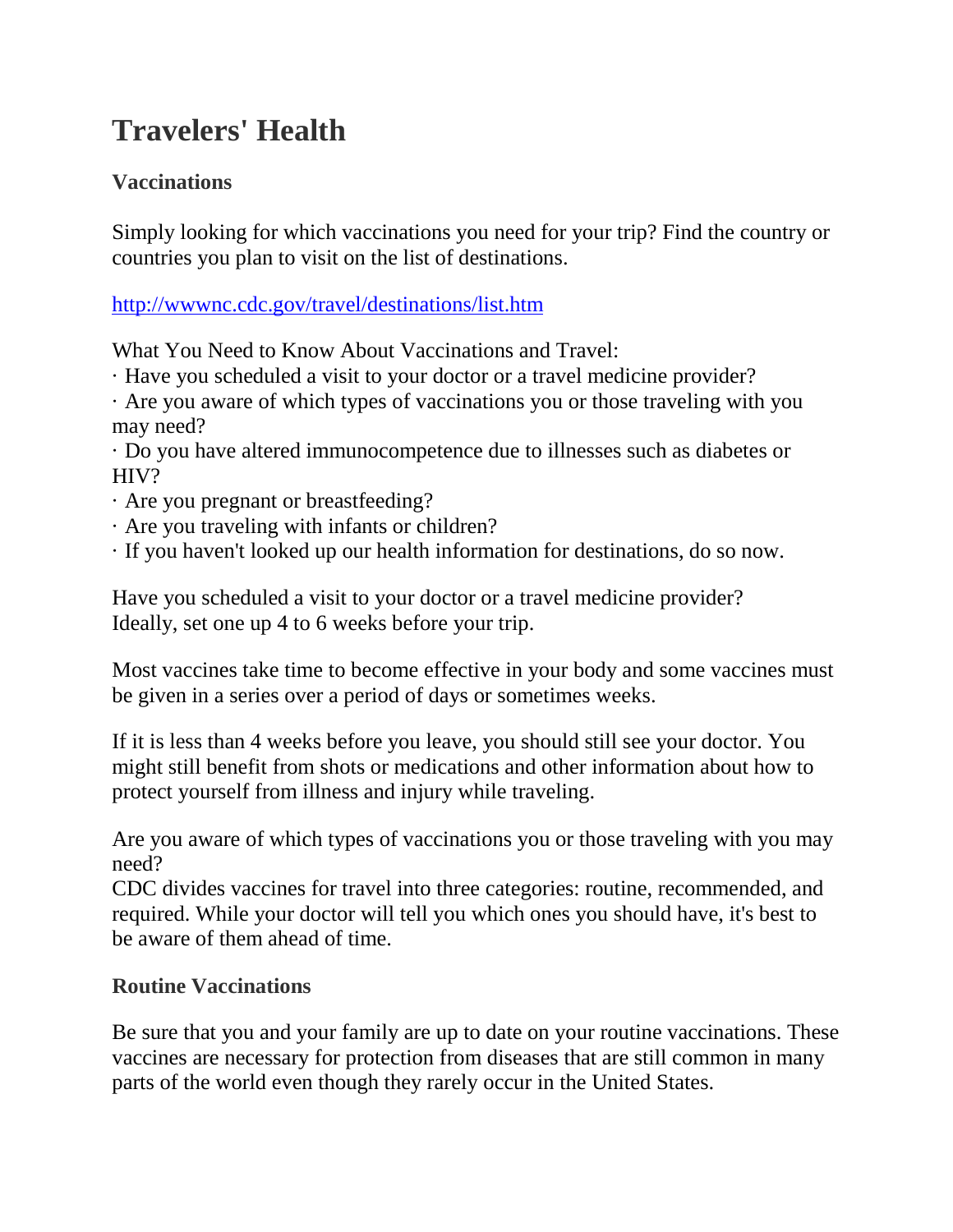#### **Recommended Vaccinations**

These vaccines are recommended to protect travelers from illnesses present in other parts of the world and to prevent the importation of infectious diseases across international borders. Which vaccinations you need depends on a number of factors including your destination, whether you will be spending time in rural areas, the season of the year you are traveling, your age, health status, and previous immunizations.

See our destinations page and look up the country or countries you will visit. <http://wwwnc.cdc.gov/travel/destinations/list.htm>

Required Vaccinations

The only vaccine required by International Health Regulations is yellow fever vaccination for travel to certain countries in sub-Saharan Africa and tropical South America. Meningococcal vaccination is required by the government of Saudi Arabia for annual travel during the Hajj.

Yellow Fever

Use the Health Information for International Travel information below to determine if you will need a yellow fever certificate, and find a clinic that can give the vaccination and issue the certificate.

• Yellow Fever (disease, vaccination, and vaccination certificate information)

[http://wwwnc.cdc.gov/travel/yellowbook/2012/chapter-3-infectious-diseases](http://wwwnc.cdc.gov/travel/yellowbook/2012/chapter-3-infectious-diseases-related-to-travel/yellow-fever.htm)[related-to-travel/yellow-fever.htm](http://wwwnc.cdc.gov/travel/yellowbook/2012/chapter-3-infectious-diseases-related-to-travel/yellow-fever.htm)

• Yellow fever vaccination recommendations by country

[http://wwwnc.cdc.gov/travel/yellowbook/2012/chapter-3-infectious-diseases](http://wwwnc.cdc.gov/travel/yellowbook/2012/chapter-3-infectious-diseases-related-to-travel/yellow-fever-and-malaria-information-by-country.htm)[related-to-travel/yellow-fever-and-malaria-information-by-country.htm](http://wwwnc.cdc.gov/travel/yellowbook/2012/chapter-3-infectious-diseases-related-to-travel/yellow-fever-and-malaria-information-by-country.htm)

Search by region at the top of this page or see our Destinations page to find the country or countries you will visit.

There may be other health information you should know to help prepare you for your trip, such as food and water safety, avoiding insects, and more.